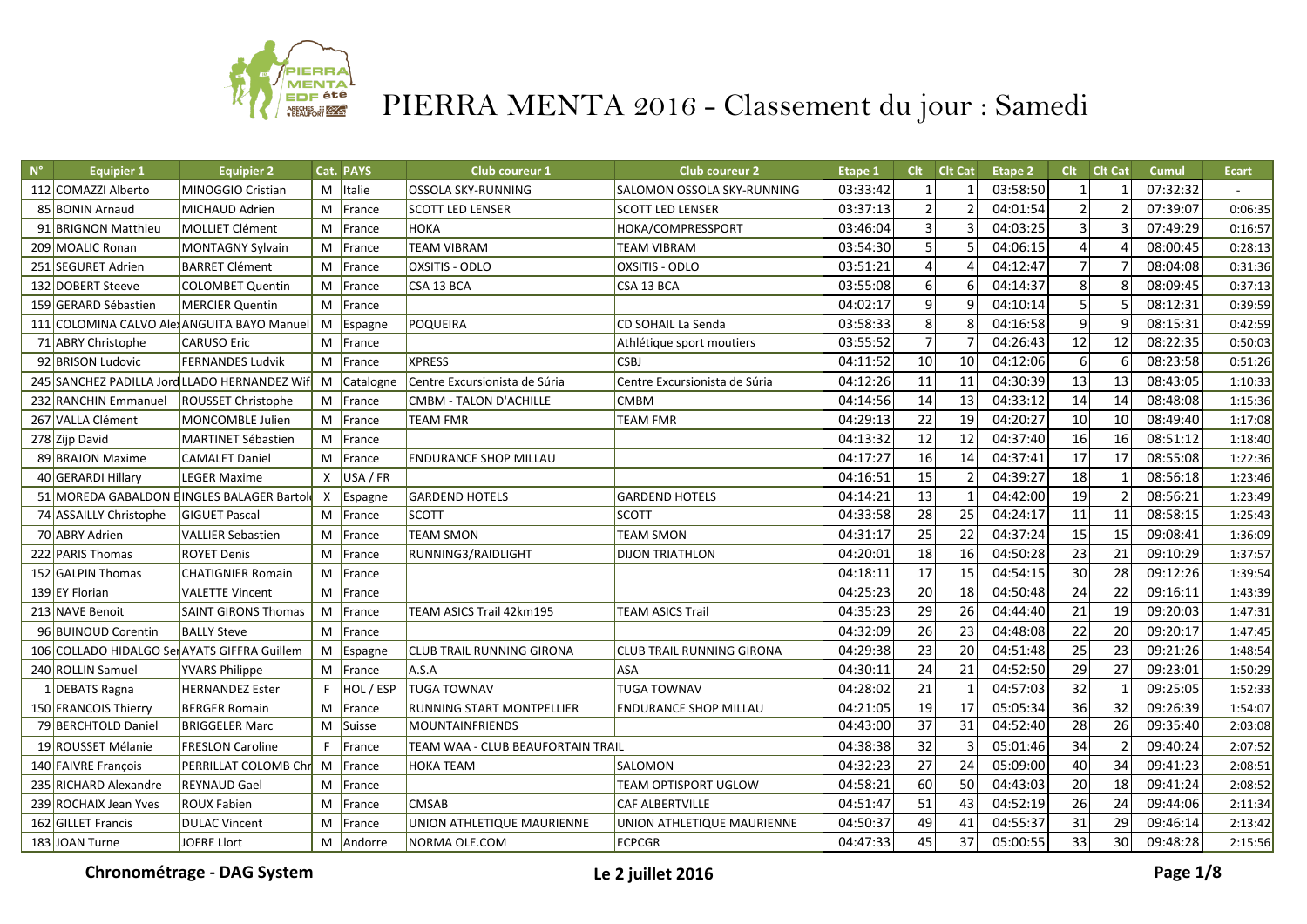

| 18 ROUSSET Anne-Lise                   | <b>BUGNARD Corail</b>                       | F.           | France         | <b>OXSITIS - ODLO</b>                                                     | <b>OXSITIS - ODLO</b>               | 04:42:38 | 36 |                | 05:08:08 | 38              |    | 09:50:46 | 2:18:14 |
|----------------------------------------|---------------------------------------------|--------------|----------------|---------------------------------------------------------------------------|-------------------------------------|----------|----|----------------|----------|-----------------|----|----------|---------|
| 229 PRANGERE Quentin                   | <b>OGIER Paul</b>                           |              | M France       | <b>TEAM ST YORRE</b>                                                      | <b>TEAM ST YORRE</b>                | 04:40:10 | 33 | 28             | 05:11:54 | 42              | 36 | 09:52:04 | 2:19:32 |
| 220 OVERNEY Thierry                    | <b>TSCHOUMI Jean Philippe</b>               |              | M Suisse       |                                                                           |                                     | 04:46:56 | 44 | 36             | 05:10:01 | 41              | 35 | 09:56:57 | 2:24:25 |
| 263 THOMAS Damien                      | NAUDENOT Laurent                            |              | M France       |                                                                           |                                     | 04:44:16 | 40 | 34             | 05:13:06 | 45              | 38 | 09:57:22 | 2:24:50 |
| 60 RUBI POL Tomeu                      | <b>LLADO MATAS Cati</b>                     | $\mathsf{X}$ | Espagne        | Federació Balear de Muntanyisme i Es Federació Balear de Muntanyisme i Es |                                     | 04:46:10 | 42 | 3              | 05:14:48 | 47              |    | 10:00:58 | 2:28:26 |
| 110 COLMARD Jean-Louis                 | MARIN LAMELLET Roma                         |              | M France       |                                                                           |                                     | 04:37:48 | 31 | 27             | 05:24:03 | 55              | 44 | 10:01:51 | 2:29:19 |
| 10 EHRSTROM Sabine                     | DODIN Céline                                | F            | France         | X-BIONIC                                                                  | X-BIONIC                            | 04:35:44 | 30 | $\overline{2}$ | 05:26:29 | 60              |    | 10:02:13 | 2:29:41 |
| 203 MARGUET Anthony                    | <b>ESPALIEU Cyril</b>                       |              | M France       | AVOC                                                                      |                                     | 04:55:14 | 57 | 47             | 05:07:15 | 37              | 33 | 10:02:29 | 2:29:57 |
| 129 DIAZ Xavier                        | <b>RAMSTEIN Maxime</b>                      | М            | France         | <b>ESPERANCE FAVERGIENNE</b>                                              |                                     | 04:44:04 | 39 | 33             | 05:18:59 | 49              | 40 | 10:03:03 | 2:30:31 |
| 257 STIHLE Xavier                      | <b>VEILLARD Slvain</b>                      |              | M France       |                                                                           |                                     | 04:42:20 | 35 | 30             | 05:23:56 | 54              | 43 | 10:06:16 | 2:33:44 |
| 249 SCHMITZ Jérôme                     | VANDERSCHAEGHE Jérô                         | M            | Belgique       |                                                                           |                                     | 05:13:47 | 82 | 66             | 04:52:36 | $\overline{27}$ | 25 | 10:06:23 | 2:33:51 |
| 136 DUPUIS William                     | <b>FONTBONNE Yvan</b>                       | M            | France         | <b>ISSOIRE TRI AVENTURE</b>                                               | <b>ISSOIRE TRI AVENTURE</b>         | 04:41:49 | 34 | 29             | 05:24:55 | 57              | 46 | 10:06:44 | 2:34:12 |
| 185 JORIOT Simon                       | <b>QUILLERY Arnaud</b>                      | M            | France         |                                                                           | <b>CAP VERCORS</b>                  | 04:43:35 | 38 | 32             | 05:26:03 | 59              | 48 | 10:09:38 | 2:37:06 |
| 27 BOUSSEAU Frédéric                   | <b>GOBERT Maud</b>                          | X            | <b>IFrance</b> |                                                                           | <b>TEAM TRAIL ADIDAS</b>            | 04:54:27 | 54 |                | 05:15:39 | 48              |    | 10:10:06 | 2:37:34 |
| 243 ROUX Fabrice                       | RONZIER Gérald                              | M            | France         | <b>TEAM PBL</b>                                                           | <b>TEAM PBL</b>                     | 04:57:58 | 59 | 49             | 05:12:33 | 43              | 37 | 10:10:31 | 2:37:59 |
| 29 CANGAS MORILLAS An REGUEIRO Sonia   |                                             | $\mathsf{x}$ | Espagne        | <b>WAA</b>                                                                | <b>WAS</b>                          | 05:04:35 | 69 | 5              | 05:08:28 | 39              |    | 10:13:03 | 2:40:31 |
| 227 POLLY Frédéric                     | <b>DUMAS Morgan</b>                         | M            | France         | <b>ASCE THALES</b>                                                        | <b>ASCE THALES</b>                  | 04:59:45 | 62 | 52             | 05:13:52 | 46              | 39 | 10:13:37 | 2:41:05 |
| 154 GAPIHAN Pierre                     | <b>TARENNE Adrien</b>                       |              | M France       | AU P'TIT TROT                                                             | AU P'TIT TROT                       | 04:48:53 | 46 | 38             | 05:25:38 | 58              | 47 | 10:14:31 | 2:41:59 |
| 15 GRANDJEAN Noémie                    | LORIDAT Gaelle                              | F.           | France         | DSN74                                                                     | TEAM HOKA VERSANT NORD              | 04:54:50 | 55 | 6              | 05:19:45 | 50              |    | 10:14:35 | 2:42:03 |
| 186 JUAN Fabien                        | <b>HECHE Nicolas</b>                        |              | M Suisse       | <b>NEUCHAVENTURE</b>                                                      |                                     | 04:54:01 | 53 | 45             | 05:24:32 | 56              | 45 | 10:18:33 | 2:46:01 |
| 190 LAUR Sylvain                       | MONNIER Philippe                            | M            | France         | <b>COMPRESSPORT</b>                                                       | <b>COMPRESSPORT</b>                 | 04:49:44 | 48 | 40             | 05:31:10 | 62              | 50 | 10:20:54 | 2:48:22 |
| 77 BARBIER Bruno                       | MONNET Serge                                |              | M France       | <b>DEVERS EN CHARTREUSE</b>                                               | <b>DEVERS EN CHARTREUSE</b>         | 04:59:03 | 61 | 51             | 05:23:45 | 53              | 42 | 10:22:48 | 2:50:16 |
|                                        | 254 SILVA BENAVIDES MiguQUINONES LOPEZ Pere |              | M Espagne      | CLUB ALPI PALAMOS                                                         | TRAIL RUNNINGIRONNA - CLUB ALPI I   | 04:46:21 | 43 | 35             | 05:36:30 | 67              | 54 | 10:22:51 | 2:50:19 |
| 54 NAUWELAERT DE AGE BECARRI Filippo   |                                             | $\mathsf{X}$ | <b>SWE-IT</b>  |                                                                           |                                     | 05:10:32 | 77 |                | 05:12:37 | 44              |    | 10:23:09 | 2:50:37 |
| 211 MOTTE Boris                        | MOLAS Sébastien                             | M            | France         | <b>Mallow Team</b>                                                        | Team CimAlp                         | 04:51:06 |    |                | 05:32:23 | 63              | 51 | 10:23:29 | 2:50:57 |
| 124 DELAUNAY Simon                     | <b>GARNIER Geoffrey</b>                     | M            | France         | SKI CLUB ASCO                                                             | <b>PHOENIX</b>                      | 04:54:59 | 56 | 46             | 05:30:19 | 61              | 49 | 10:25:18 | 2:52:46 |
| 116 DA MOUTA Cyril                     | <b>BALTASSAT Yvan</b>                       |              | M France       | VAL D'ARVE SKI ALP                                                        | VAL D'ARVE SKI ALP                  | 05:22:55 | 96 | 76             | 05:04:11 | 35              | 31 | 10:27:06 | 2:54:34 |
|                                        | 9 DOMINGUEZ AZPELETA MARTÍNEZ GUERRERO N    | F            | Espagne        | <b>TUGA WEAR</b>                                                          | TUGA WEAR                           | 04:45:22 | 41 | 5              | 05:42:06 | 72              |    | 10:27:28 | 2:54:56 |
| 197 LLOMPART Maxime                    | <b>WAILLE Guillaume</b>                     | M            | France         | TEAM ENDURANCE SHOP BESANCON                                              | <b>TEAM ENDURANCE SHOP BESANCON</b> | 04:52:52 | 52 | 44             | 05:35:22 | 66              | 53 | 10:28:14 | 2:55:42 |
| 144 FEBRIER Julien                     | <b>RONGER David</b>                         | M            | France         | JEAN D'EN HAUT                                                            | JEAN D'EN HAUT                      | 05:10:01 | 76 | 63             | 05:20:24 | 51              | 41 | 10:30:25 | 2:57:53 |
| 224 PENNEQUIN Nicolas                  | LARGEAULT Franck                            | M            | France         |                                                                           |                                     | 04:51:10 | 50 | 42             | 05:40:41 | 69              | 56 | 10:31:51 | 2:59:19 |
| 35 DESCOMBES SEVOIE M LACHAUX François |                                             | $\times$     | France         | PASSY ALPIRUNNING                                                         | PASSY ALPIRUNNING                   | 05:13:57 | 84 | 8              | 05:22:53 | 52              |    | 10:36:50 | 3:04:18 |
| 56 PERRIER Nicolas                     | <b>GRYZKA Cloé</b>                          |              | X   France     | HOKA                                                                      | <b>НОКА</b>                         | 05:05:11 | 70 | 6              | 05:35:21 | 65              |    | 10:40:32 | 3:08:00 |
| 279 VIEUILLE Sarah                     | <b>MOUGEL Claire</b>                        | F.           | France         |                                                                           |                                     | 05:00:23 | 63 |                | 05:42:40 | 74              |    | 10:43:03 | 3:10:31 |
| 165 GODAYOL PUJOL Jordi MORERA David   |                                             | M            | Catalogne      | Unió Escursionista de Vic - LLuna Plena Unió Escursionista de Vic         |                                     | 05:01:36 | 65 | 54             | 05:41:29 | 70              | 57 | 10:43:05 | 3:10:33 |
| 138 EVEQUE Stéphane                    | LOHR Gabriel                                |              | M France       | <b>AUTHENTIC NUTRITION / DPUIS</b>                                        | AUTHENTIC NUTRITION /DPUIS          | 05:02:34 | 67 | 56             | 05:42:42 | 75              | 60 | 10:45:16 | 3:12:44 |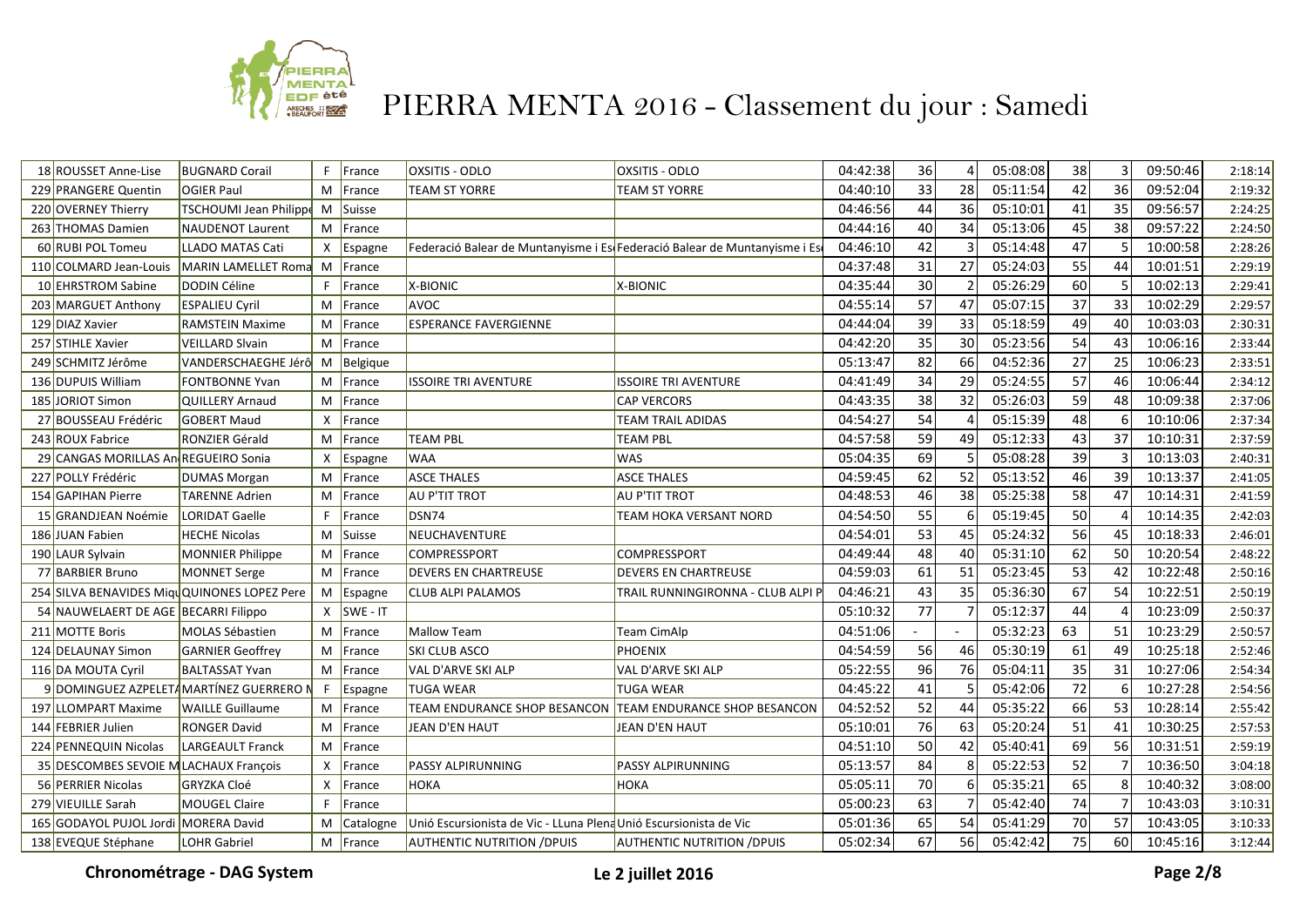

| 255 SOLLIMA Florient                     | <b>GEERS Florent</b>      | M            | France        | <b>WAA TEAM</b>                     | <b>WAA TEAM</b>                                                | 05:03:09 | 68  | 57              | 05:42:23 | 73  | 59 | 10:45:32 | 3:13:00 |
|------------------------------------------|---------------------------|--------------|---------------|-------------------------------------|----------------------------------------------------------------|----------|-----|-----------------|----------|-----|----|----------|---------|
| 166 GOYER Julien                         | LOCCI Philippe            | M            | France        | DAUPHINE SKI ALPINISME              | <b>TEAM TRAJECTOIRE</b>                                        | 05:11:03 | 78  | 64              | 05:34:33 | 64  | 52 | 10:45:36 | 3:13:04 |
| 170 GROHEUX Antoine                      | <b>GELGON François</b>    | M            | France        | LYON TRAIL OUTDOOR 69               | <b>BIOT ATHLETIQUE CLUB</b>                                    | 05:00:29 | 64  | 53              | 05:45:16 | 77  | 62 | 10:45:45 | 3:13:13 |
| 176 HENAULT Benoit                       | <b>LAURENT Francois</b>   | M            | France        |                                     |                                                                | 04:49:17 | 47  | 39              | 06:00:37 | 92  | 73 | 10:49:54 | 3:17:22 |
| 269 VAUTRIN Olivier                      | <b>BRESSON Guillaume</b>  | M            | France        | <b>TEAM TRAPPEURS DES YVELINES</b>  | TEAM TRAPPEURS DES YVELINES                                    | 05:09:44 | 74  | 61              | 05:43:36 | 76  | 61 | 10:53:20 | 3:20:48 |
| 199 LUCCHETTA Sebastien                  | DOULAT Joffrey            | M            | France        |                                     | <b>TEAM DOULAT</b>                                             | 05:13:43 | 81  | 65              | 05:39:56 | 68  | 55 | 10:53:39 | 3:21:07 |
| 80 BERRIOT Stéphane                      | <b>GAUTRELET Samuel</b>   | M            | France        | LEMUR TEAM                          | <b>LEMUR TEAM</b>                                              | 05:08:24 | 73  | 60              | 05:46:35 | 83  | 68 | 10:54:59 | 3:22:27 |
| 14 GIRARDET Brunilde                     | <b>SEMERJAN Maria</b>     | F.           | France        | RUN - A-LA-FAC/TCMS                 | RUN- A- LA-FAC /I-RUN                                          | 05:11:45 | 79  | 8               | 05:50:10 | 85  |    | 11:01:55 | 3:29:23 |
| 133 DUBOIS François                      | <b>GASCHIGNARD Cédric</b> | M            | France        |                                     |                                                                | 05:16:06 | 86  | 69              | 05:46:19 | 82  | 67 | 11:02:25 | 3:29:53 |
| 208 MILLS Xavier                         | <b>GIBAUD PATRICE</b>     | M            | France        |                                     | COURCHEVEL SPORTS ALPINISME. CSA                               | 05:02:25 | 66  | 55              | 06:01:58 | 94  | 75 | 11:04:23 | 3:31:51 |
| 130 DIND Nicolas                         | COURVOISIER Stéphane      | M            | <b>SUI/FR</b> | <b>OCHSNER SPORT</b>                | <b>OCHSNER SPORT</b>                                           | 05:20:19 | 94  | 74              | 05:45:55 | 79  | 64 | 11:06:14 | 3:33:42 |
| 216 NICOLAS Sébastien                    | <b>MARINI Eric</b>        | M            | France        | ORGANICOACH                         | ORGANICOACH                                                    | 05:13:49 | 83  | 67              | 05:53:22 | 87  | 70 | 11:07:11 | 3:34:39 |
| 218 OLIVREAU Mathieu                     | <b>TRANCART Stéphane</b>  | M            | France        | UA VERSAILLES / GOLDEN HARE         | AA EE EPERNON / GOLDEN HARE                                    | 05:15:54 | 85  | 68              | 05:51:53 | 86  | 69 | 11:07:47 | 3:35:15 |
| 12 GAYDON Manon                          | <b>BRON Julie</b>         | F.           | France        | <b>MORZINE</b>                      | <b>MORZINE</b>                                                 | 05:12:40 | 80  | 9               | 05:55:12 | 89  | 10 | 11:07:52 | 3:35:20 |
| 142 FALGAYRAC Lilian                     | <b>LAGRIFFOUL Jean</b>    | M            | France        | <b>TEAM COTE BLEUE</b>              | <b>TEAM COTE BLEUE</b>                                         | 05:29:45 | 107 | 84              | 05:41:54 | 71  | 58 | 11:11:39 | 3:39:07 |
| 223 PEILLEN Guillaume                    | <b>PEILLEN Arnaud</b>     | M            | France        | LES TRUITELLES DE LICQ              | LES TRUITELLES DE LICQ                                         | 05:07:01 | 72  | 59              | 06:05:05 | 96  | 76 | 11:12:06 | 3:39:34 |
| 21 TRAUB Gwénaëlle                       | <b>D'HAENE Carline</b>    | F.           | France        | GAPS HAUTES ALPES ATHLETISME        |                                                                | 05:28:31 | 105 | 12              | 05:46:41 | 84  | 8  | 11:15:12 | 3:42:40 |
| 167 GRAIRI Emir                          | <b>THILL Sebastien</b>    | M            | Tunisie       |                                     |                                                                | 05:05:35 | 71  | 58              | 06:10:40 | 99  | 79 | 11:16:15 | 3:43:43 |
| 114 COSTE Romain                         | <b>LECLERE Freddy</b>     | M            | France        | TAILLEFER TRAIL TEAM                |                                                                | 05:33:01 | 110 | 86              | 05:46:10 | 80  | 65 | 11:19:11 | 3:46:39 |
| 151 GACHET Florimond                     | <b>AUBOURG Corentin</b>   | M            | France        | <b>CMSAB</b>                        | CMSAB                                                          | 05:23:20 | 97  | 77              | 05:56:17 | 91  | 72 | 11:19:37 | 3:47:05 |
| 87 BOUCHET Kevin                         | <b>BARBIER Nicolas</b>    | M            | France        | TRAILS ET DEFIS SPORTIFS            |                                                                | 05:33:36 | 112 | 88              | 05:46:12 | 81  | 66 | 11:19:48 | 3:47:16 |
| 217 ODOUL Jérôme                         | <b>MISKO Wilfried</b>     | M            | France        | POULX TRAIL/TRAINER CONCEPT         | POULX TRAIL/TRAINER CONCEPT                                    | 05:24:49 | 99  | 79              | 05:56:03 | 90  | 71 | 11:20:52 | 3:48:20 |
| 221 PAGNUCCO Léo                         | GAUDEZ Jérémy             | M            | France        |                                     |                                                                | 05:24:17 | 98  | 78              | 06:01:29 | 93  | 74 | 11:25:46 | 3:53:14 |
| 206 MAZEL Pierre Henri                   | <b>MAZEL Etienne</b>      | M            | France        | <b>TEAM PBL</b>                     | <b>ISSOIRE TRI AVENTURE</b>                                    | 05:09:58 | 75  | 62              | 06:16:11 | 105 | 84 | 11:26:09 | 3:53:37 |
| 36 DO CARMO Victor Hug SENFT Michaela    |                           | $\mathsf{X}$ | Suisse        | FOOTING GLUB LAUSANNE               | Alpi-TRAIL                                                     | 05:16:42 | 87  | 9               | 06:16:19 | 106 | 11 | 11:33:01 | 4:00:29 |
| 153 GANIVET Jean-Philippe CAILLET Julien |                           | M            | France        | <b>KENYAN EAGLES (in or dreams)</b> | KENYAN EAGLES (in or dreams)                                   | 05:20:00 | 93  | $\overline{73}$ | 06:15:46 | 103 | 83 | 11:35:46 | 4:03:14 |
| 63 SOPRANO Cindy                         | <b>TREFCON Julien</b>     | X            | France        | MONTPELLIER START RUNNING           | MONTPELLIER START RUNNING                                      | 05:32:28 | 109 | 11              | 06:04:18 | 95  | 10 | 11:36:46 | 4:04:14 |
| 121 DEGUEURSE Thomas                     | <b>ALARCON François</b>   | M            | France        | VEO 2000 LA PLAGNE                  | <b>TRAIL VALMOREL</b>                                          | 05:26:22 | 101 | 81              | 06:11:23 | 100 | 80 | 11:37:45 | 4:05:13 |
| 160 GEX FABRY Laurent                    | <b>PIGNAT Thierry</b>     | M            | Suisse        | CA DENT DU MIDI                     | CA DENT DU MIDI                                                | 05:28:57 | 106 | 83              | 06:09:08 | 98  | 78 | 11:38:05 | 4:05:33 |
| 156 GAUTHERON Fabien                     | GOUSSARD Jérôme           | M            | France        | <b>DIJONSINGLETRACK</b>             | <b>DIJONSINGLETRACK</b>                                        | 05:33:17 | 111 | 87              | 06:05:21 | 97  | 77 | 11:38:38 | 4:06:06 |
| 212 MOUGIN Stephane                      | <b>FERRAND David</b>      | M            | France        | <b>CAF DSA</b>                      | CAF DSA                                                        | 05:53:25 | 133 | 107             | 05:45:26 | 78  | 63 | 11:38:51 | 4:06:19 |
| 4 BLANC GAYRARD Claire VIBERT Séverine   |                           | F.           | France        | <b>SARL PIERROZ</b>                 | <b>SARL PIERROZ</b>                                            | 05:26:53 | 103 | 11              | 06:15:58 | 104 | 11 | 11:42:51 | 4:10:19 |
| 53 MULLER Laurent                        | MULLER Marie-Eve          | X            | France        | AS ELECTRICITE DE STRABOURG         | AS ELECTRICITE DE STRABOURG                                    | 05:47:59 | 128 | 13              | 05:55:01 | 88  | q  | 11:43:00 | 4:10:28 |
| 193 LE ROUZIC Laurent                    | <b>MARTIN Eric</b>        | M            | France        |                                     | RAIDLINK'SENDURANCE SHOP AUBEN RAIDLINK'SENDURANCE SHOP AUBEN. | 05:25:40 | 100 | 80              | 06:17:30 | 107 | 85 | 11:43:10 | 4:10:38 |
| 228 PONCE Sebastien                      | <b>BRADU Benjamin</b>     | M            | France        | CERN RUNNING CLUB / AEA             | <b>CERN RUNNING CLUB</b>                                       | 05:33:58 | 114 | 89              | 06:15:00 | 102 | 82 | 11:48:58 | 4:16:26 |
| 52 MUIR Cameron                          | <b>PAYEN Cassandra</b>    |              | $X$ AUS / FR  | KANGOUROU ET MARMOTTE               | KANGOUROU ET MARMOTTE                                          | 05:16:43 | 88  | 10              | 06:33:00 | 117 | 12 | 11:49:43 | 4:17:11 |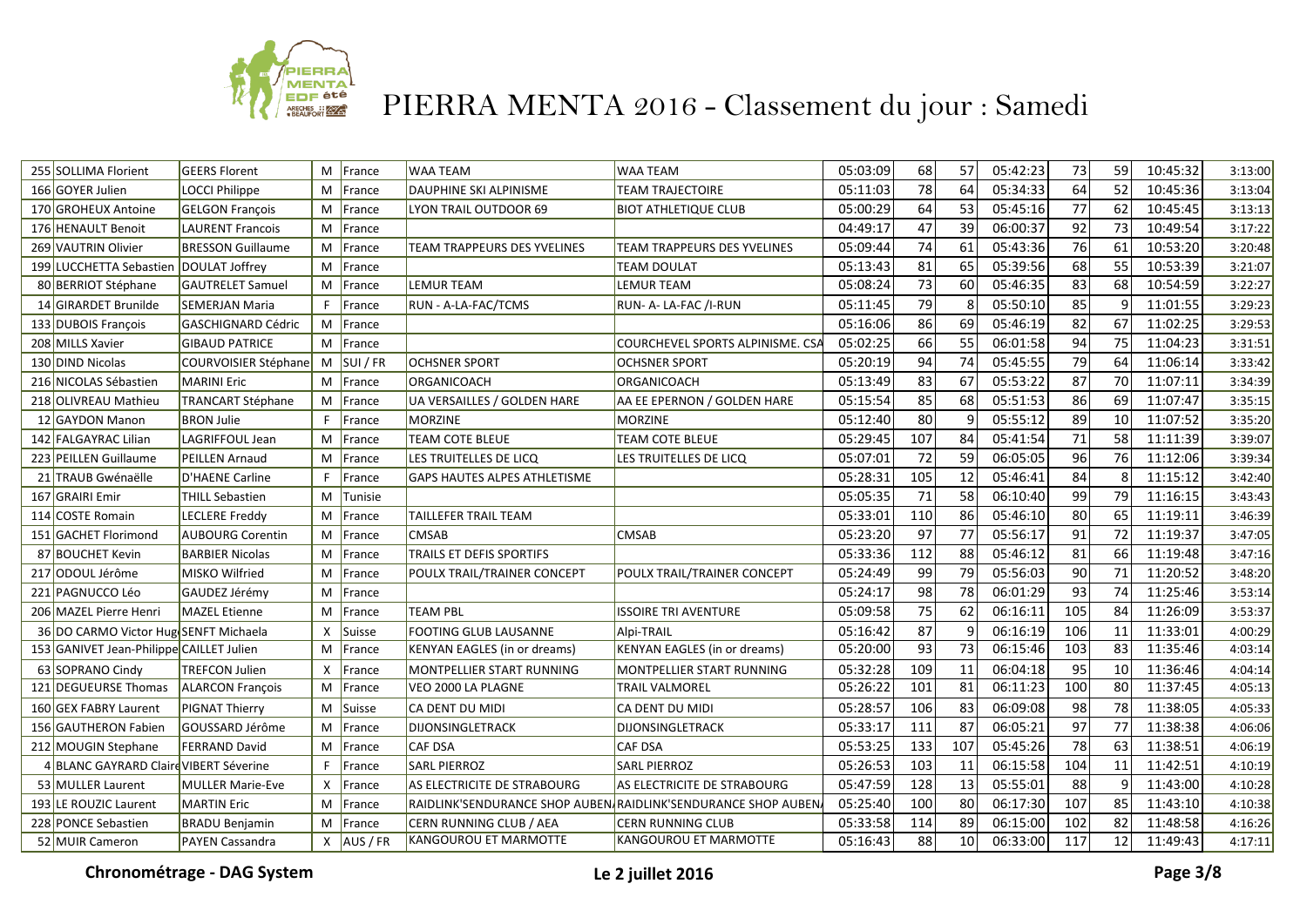

| 109 COLLIGNON Arnaud                     | <b>FALISSE Gaizka</b>      |              | M Belgique    | <b>TRAIL FOR FUN</b>            | TRAIL FOR FUN             | 05:22:00 | 95  | 75  | 06:27:50 | 112    | 89  | 11:49:50 | 4:17:18 |
|------------------------------------------|----------------------------|--------------|---------------|---------------------------------|---------------------------|----------|-----|-----|----------|--------|-----|----------|---------|
| 135 DUPLAA Nicolas                       | LARROQUE Aurélien          |              | M France      | <b>XIBEROTARRAK</b>             | <b>XIBEROTARRAK</b>       | 05:17:32 | 92  | 72  | 06:37:57 | 129    | 104 | 11:55:29 | 4:22:57 |
| 236 RICHIER Lilian                       | <b>GOEDERT Emmanuel</b>    |              | M France      | <b>ENTENTE SPORTIVE RENAULT</b> | <b>SANS</b>               | 05:36:49 | 117 | 92  | 06:22:20 | 111    | 88  | 11:59:09 | 4:26:37 |
| 148 FOURNET Fabien                       | <b>IMRVAN Thibaut</b>      |              | M France      |                                 |                           | 05:45:07 | 125 | 100 | 06:14:25 | 101    | 81  | 11:59:32 | 4:27:00 |
| 126 DEVAUD Nicolas                       | <b>WUICHET Alexandre</b>   |              | M Suisse      |                                 |                           | 05:39:15 | 119 | 94  | 06:20:38 | 109    | 87  | 11:59:53 | 4:27:21 |
| 274 VILLETON PACHOT PatiBIOT Christophe  |                            |              | M France      | <b>CEM RUNNING CLUB</b>         | CEM RUNNING CLUB          | 05:39:26 | 121 | 96  | 06:31:42 | 115    | 92  | 12:11:08 | 4:38:36 |
| 261 TAULEIGNE laurent                    | <b>THEVENOUD Jean-Noel</b> | M            | France        | LES ALLIGATORS SEYNOD           | SALOMON                   | 05:36:19 | 115 | 90  | 06:37:48 | 127    | 102 | 12:14:07 | 4:41:35 |
| 26 BLANCK Sven                           | <b>WALLE Fania</b>         | $\mathsf{x}$ | Suisse        | ADRENALINA BIKE & FUN           | ADRENALINA BIKE & FUN     | 05:33:51 | 113 | 12  | 06:40:45 | 136    | 14  | 12:14:36 | 4:42:04 |
| 195 LEGRAND Pierre                       | <b>LEGRAND Damien</b>      | M            | France        |                                 |                           | 05:26:33 | 102 | 82  | 06:49:25 | 141    | 113 | 12:15:58 | 4:43:26 |
| 205 MATERINSKY Remi                      | RODIER André               | M            | France        | Ind                             | <b>BAC Beaumont</b>       | 05:36:29 | 116 | 91  | 06:40:00 | 135    | 110 | 12:16:29 | 4:43:57 |
| 168 GRAZIELLI Davide                     | <b>SCILLA Maurizio</b>     |              | M Italie      | TEAM SPIRITO TRAIL              |                           | 05:17:25 | 91  | 71  | 07:00:00 |        |     | 12:17:25 | 4:44:53 |
| 143 FANGET Fabien                        | LAFANECHERE Thierry        |              | M France      |                                 | LIGERAID                  | 05:42:35 | 123 | 98  | 06:34:55 | 122    | 98  | 12:17:30 | 4:44:58 |
| 253 SEURAT Philippe                      | <b>GAILLAT Patrick</b>     | M            | France        | EA SAINT CHAMOND                | <b>RUNNING CLUB MABLY</b> | 05:43:21 | 124 | 99  | 06:34:23 | 121    | 97  | 12:17:44 | 4:45:12 |
| 123 DELATTRE Benjamin                    | DELATTRE Jérôme            | M            | France        | ASS CLAIRE POUMEYROL            | ASS CLAIRE POUMEYROL      | 05:50:42 | 131 | 105 | 06:34:12 | 120    | 96  | 12:24:54 | 4:52:22 |
| 277 WAUTIER Antoine                      | <b>NUYTTEN Simon</b>       | M            | France        |                                 | LIMAGNE ATHLETE ENDURANCE | 05:53:39 | 134 | 108 | 06:32:30 | 116    | 93  | 12:26:09 | 4:53:37 |
| 189 LAROCHE Sebastien                    | LAINE Sylvain              | M            | France        | <b>COURSE EVASION</b>           |                           | 05:56:25 | 141 | 113 | 06:33:03 | 118    | 94  | 12:29:28 | 4:56:56 |
| 99 CHAUVOT Fabien                        | <b>COCHEY Benoit</b>       | M            | France        | <b>TRACK &amp; NEWS</b>         |                           | 05:55:50 | 138 | 111 | 06:33:46 | 119    | 95  | 12:29:36 | 4:57:04 |
| 120 DAVID Julien                         | <b>CHOYER Martin</b>       | M            | France        | <b>TEAM SHOW SAUDEE</b>         | TEAM SHOW SAUDEE          | 05:51:20 | 132 | 106 | 06:38:32 | 131    | 106 | 12:29:52 | 4:57:20 |
| 16 JOGUET Caroline                       | <b>PERETTO Estelle</b>     | F.           | France        | <b>CMSAB</b>                    | CMSAB                     | 06:10:54 | 162 | 15  | 06:22:07 | 110    | 12  | 12:33:01 | 5:00:29 |
| 31 CORNELOUP Christian MALBOS Véronique  |                            |              | $X$ France    | SMAG                            | CAF                       | 05:56:03 | 139 | 15  | 06:37:41 | 125    | 13  | 12:33:44 | 5:01:12 |
| 238 ROCHAIX Bruno                        | <b>BERTHOD Jean Michel</b> |              | M France      | <b>SCOBE</b>                    | <b>LES SAISIES</b>        | 06:00:19 | 144 | 116 | 06:36:25 | 124    | 100 | 12:36:44 | 5:04:12 |
| 276 Wartel Romain                        | <b>ESPINAL Xavier</b>      |              | $M$  FR - ESP | <b>TEAM CHEEZY PATATE</b>       | <b>CERN Running Club</b>  | 06:18:10 | 170 | 134 | 06:19:14 | 108    | 86  | 12:37:24 | 5:04:52 |
| 256 SOUBRIER Bertrand                    | <b>GRANGEREAU Etienne</b>  | M            | France        | <b>CMSAB</b>                    | <b>CAF ANNECY</b>         | 05:41:43 | 122 | 97  | 06:59:09 |        |     | 12:40:52 | 5:08:20 |
| 155 GAUCHER Olivier                      | LOUIS Jean Nicolas         | M            | France        | SERRE CHE TRAIL SALOMON         | SERRE CHE TRAIL SALOMON   | 05:45:42 | 126 | 101 | 06:57:55 |        |     | 12:43:37 | 5:11:05 |
| 103 CIAURRIZ Adrian                      | CIAURRIZ Stéphane          |              | M France      | <b>TEAM GARBALDA</b>            | TEAM GARBALDA             | 05:45:59 | 127 | 102 | 06:58:07 | 150    | 120 | 12:44:06 | 5:11:34 |
| 137 DURAND Thomas                        | <b>DURAND Damien</b>       | M            | France        |                                 |                           | 06:06:59 | 153 | 120 | 06:38:16 | 130    | 105 | 12:45:15 | 5:12:43 |
| 273 VIGNES Sébastien                     | <b>ROQUES Pierre</b>       | M            | France        | <b>APTAVITRAIL 2</b>            | <b>APTAVITA</b>           | 06:14:55 | 166 | 130 | 06:30:58 | 114    | 91  | 12:45:53 | 5:13:21 |
| 272 VIBERT Baptiste                      | MARMOTTAN Cyril            | M            | France        |                                 | La team des stachus       | 06:09:37 | 161 | 127 | 06:37:46 | 126    | 101 | 12:47:23 | 5:14:51 |
| 210 MORLET François                      | <b>CORBEX Laurent</b>      | M            | France        | <b>BARGY TEAM</b>               | <b>BARGY TEAM</b>         | 05:48:45 | 129 | 103 | 06:58:47 | $\sim$ |     | 12:47:32 | 5:15:00 |
| 108 COLLET Julien                        | <b>COLLET Benoît</b>       | M            | France        |                                 |                           | 05:28:16 | 104 | 83  | 07:24:26 | $\sim$ |     | 12:52:42 | 5:20:10 |
| 242 ROUSSEL-ROQUES Guil COUDERCHER Dany  |                            | M            | France        | CAMAILLOU                       | CAMAILLOU                 | 05:32:14 | 108 | 85  | 07:21:08 | 174    | 139 | 12:53:22 | 5:20:50 |
| 45 LUCAS Fabienne                        | <b>SOCIE Emmanuel</b>      |              | X France      | <b>GLISS LES NATUR'ELLES</b>    |                           | 05:55:38 | 135 | 14  | 07:02:15 | 137    | 15  | 12:57:53 | 5:25:21 |
| 157 GAVOT Jérôme                         | MALJOURNAL Teddy           |              | M France      |                                 |                           | 06:04:57 | 150 | 118 | 06:54:20 | 145    | 117 | 12:59:17 | 5:26:45 |
| 231 RAMADE Sébastien                     | <b>SIMONARD Franck</b>     |              | M France      | <b>RAID OXYGENE</b>             | RAID OXYGENE              | 06:07:21 | 155 | 121 | 06:54:59 | 146    | 118 | 13:02:20 | 5:29:48 |
| 76 BAI Jerome                            | <b>BAI Nicolas</b>         | М            | France        | <b>TEAM BEE</b>                 |                           | 05:56:18 | 140 | 112 | 07:07:15 | 140    | 112 | 13:03:33 | 5:31:01 |
| 244 SAINT GERMAIN Johan LEPINE Alexandre |                            |              | M France      | INGOGNITO                       | <b>INCOGNITO</b>          | 06:08:23 | 156 | 122 | 06:55:36 | 147    | 119 | 13:03:59 | 5:31:27 |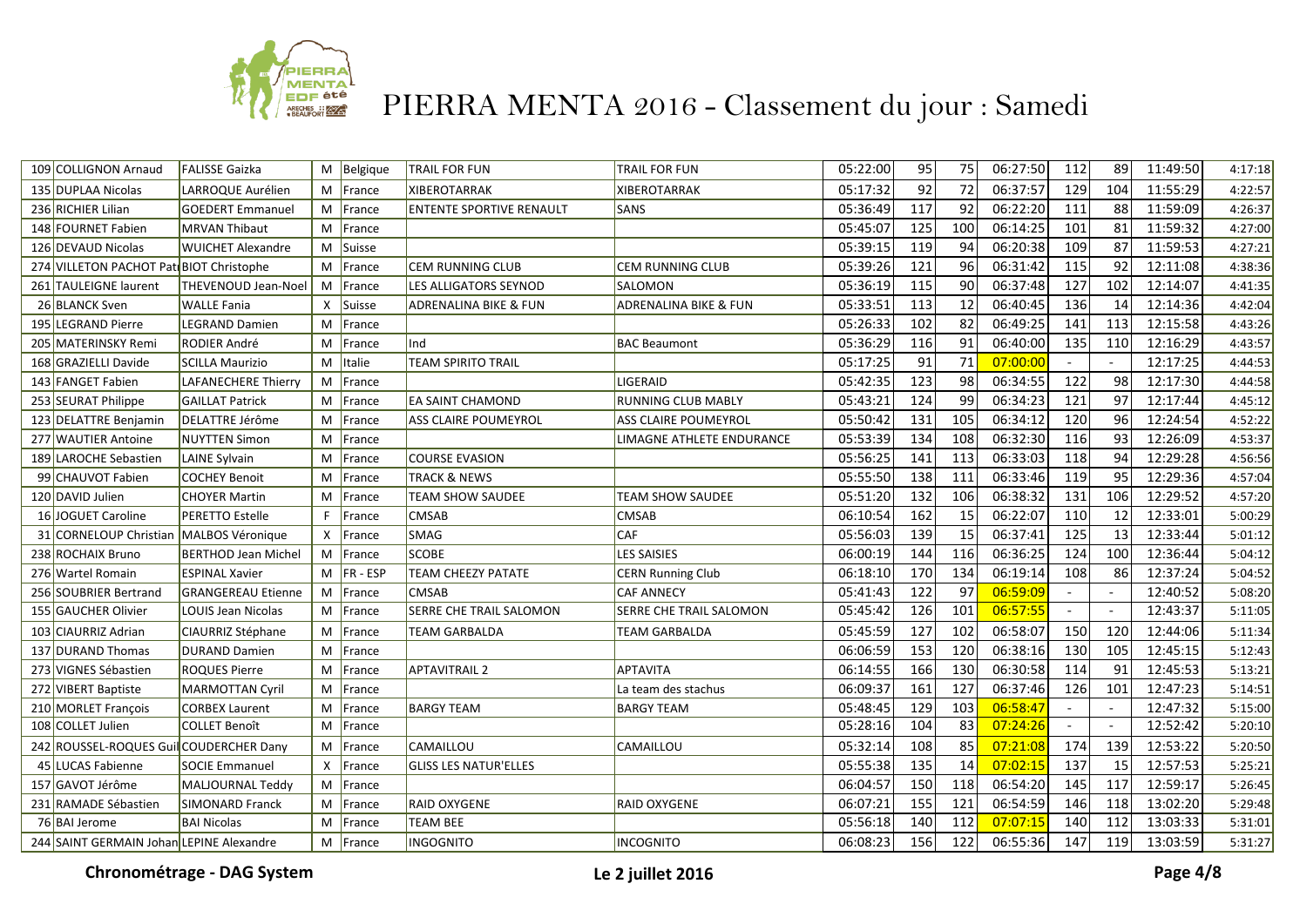

| 237 RISSETTO Clément                    | <b>MOLINS Julien</b>      |              | M France      |                                 |                             | 05:39:23 | 120              | 95              | 07:25:41 | 163              | 131 | 13:05:04 | 5:32:32 |
|-----------------------------------------|---------------------------|--------------|---------------|---------------------------------|-----------------------------|----------|------------------|-----------------|----------|------------------|-----|----------|---------|
| 101 CHEVALIER Arnaud                    | CARL sylvain              | M            | France        | <b>KINGSTON SPIRIT</b>          |                             | 06:21:32 | 173              | 137             | 06:44:24 | 139              | 111 | 13:05:56 | 5:33:24 |
| 182 JEANSON Hubert                      | <b>BOUTRY Hervé</b>       | M            | France        | RACING LETI-URIAGE RUNNING      | RACING LETI-URIAGE RUNNING  | 06:00:51 | 146              | 117             | 07:05:26 | 161              | 130 | 13:06:17 | 5:33:45 |
| 207 MET Laurent                         | LACQUOIS Samuel           | M            | France        | <b>ASSP VERGEZE</b>             |                             | 05:55:46 | 137              | 110             | 07:11:50 | 177              | 141 | 13:07:36 | 5:35:04 |
| 117 DANSET Thibault                     | DANSET Florent            |              | M France      | LES DANDY LONDONIENS            | LES DANDY LONDONIENS        | 06:09:33 | 160              | 126             | 07:03:17 | 157              | 127 | 13:12:50 | 5:40:18 |
| 42 LALLEMAND Catherine BROSSARD Eric    |                           | X            | Belgique      | AEDES-ARCES                     | <b>AEDES-ARCES</b>          | 06:06:17 | 152              | 19              | 07:11:05 | 173              | 20  | 13:17:22 | 5:44:50 |
| 3 BERGER Gaelle                         | <b>DUBAY Mathilde</b>     | F.           | France        | ALPE D'HUEZ                     | ALPE D'HUEZ                 | 06:00:39 | 145              | 13              | 07:16:44 | 148              | 13  | 13:17:23 | 5:44:51 |
| 174 HAMELINCK Wouter                    | VAN WETTER Renaud         |              | M   Belgique  | LES COUREUS CELECTES            | LES COUREUS CELECTES        | 06:05:46 | 151              | 119             | 07:13:41 | 144              | 116 | 13:19:27 | 5:46:55 |
| 6 CLEMENT Blandine                      | <b>HANROT Helene</b>      | F.           | France        | LES NATUR'ELLES                 | LES NATUR'ELLES             | 06:14:45 | 165              | 16              | 07:05:39 | 162              | 15  | 13:20:24 | 5:47:52 |
| 247 SARRAZIN Pierre-Miche ELVEZI ROMAIN |                           | M            | France        | Dijon SINGLETRACK               | <b>Dijon SINGLETRACK</b>    | 06:24:12 | 179              | 142             | 06:59:49 | 151              | 121 | 13:24:01 | 5:51:29 |
| 59 RIZZOTTO Julien                      | LAUBIER Valérie           | $\mathsf{x}$ | France        | <b>GABET SPORT BESANCON</b>     | <b>GABET SPORT BESANCON</b> | 06:03:51 | 148              | 17              | 07:21:07 | 185              | 23  | 13:24:58 | 5:52:26 |
| 131 DIXMERIAS Olivier                   | <b>HERNANDEZ Juan</b>     | M            | France        | AIN EST ATHLETISME              | AIN EST ATHLETISME          | 05:55:44 | 136              | 109             | 07:29:31 | 169              | 136 | 13:25:15 | 5:52:43 |
| 259 SURDEAU Jordane                     | <b>LERVANT François</b>   | M            | France        | <b>CMBM</b>                     |                             | 05:59:32 | 142              | 114             | 07:26:13 | 165              | 133 | 13:25:45 | 5:53:13 |
| 22 ALGLAVE Daphné                       | MAITRE Julien             | X            | France        |                                 |                             | 06:24:53 | 181              | 21              | 07:02:42 | 138              | 16  | 13:27:35 | 5:55:03 |
| 184 JOLIVET David                       | <b>LECHANTEUR Denis</b>   | M            | France        | <b>KIA MOTORS FRANCE</b>        | ACCRORUN                    | 06:08:43 | 157              | 123             | 07:21:16 | 153              | 123 | 13:29:59 | 5:57:27 |
| 73 ARJDAL Mohamed                       | <b>GRILLET Sylvain</b>    | M            | France        |                                 |                             | 05:59:58 | 143              | 115             | 07:30:50 | $\overline{172}$ | 138 | 13:30:48 | 5:58:16 |
| 177 HERMANN Julien                      | <b>NNORUKA</b> Samuel     |              | M   France    |                                 |                             | 06:39:15 | 201              | 154             | 06:52:40 | 142              | 114 | 13:31:55 | 5:59:23 |
| 180 HUBERT Matthieu                     | <b>GALMICHE Marc</b>      | М            | France        | THE NORTH FACE -Z TRAILER       | THE NORTH FACE -Z TRAILER   | 06:15:36 | 167              | 131             | 07:16:38 | 181              | 143 | 13:32:14 | 5:59:42 |
| 266 VALETTE Pierrick                    | <b>CARRERAS Vincent</b>   | M            | France        |                                 |                             | 06:09:28 | 159              | 125             | 07:25:41 | 164              | 132 | 13:35:09 | 6:02:37 |
| 164 GIRARD Greg                         | <b>MICHELIN Olivier</b>   |              | M   France    |                                 |                             | 06:39:53 | 203              | 156             | 06:55:24 | 123              | 99  | 13:35:17 | 6:02:45 |
| 214 NEGRO Marco                         | LONGO Franco              | M            | <b>Italie</b> |                                 |                             | 06:15:46 | 168              | 132             | 07:20:53 | 152              | 122 | 13:36:39 | 6:04:07 |
| 55 PEGEOT Vincent                       | <b>PEGEOT Fabienne</b>    | $\mathsf{x}$ | France        |                                 |                             | 06:04:42 | 149              | 18              | 07:35:58 | 179              | 21  | 13:40:40 | 6:08:08 |
| 78 BEAUTE Vincent                       | <b>SCHAENDEL Julien</b>   |              | M   France    |                                 |                             | 06:20:34 | $\overline{171}$ | $\frac{135}{ }$ | 07:21:38 | 176              | 140 | 13:42:12 | 6:09:40 |
| 81 BIETH Sebastien                      | MAROLT Eric               |              | M France      | <b>STADE LAURENTIN</b>          |                             | 06:21:04 | $\overline{172}$ | $\frac{136}{ }$ | 07:22:56 | 156              | 126 | 13:44:00 | 6:11:28 |
| 95 BRZECZKOWSKI Jakub SOCHA Seweryn     |                           | M            | Pologne       | TATRA TEAM                      |                             | 06:23:27 | 177              | 140             | 07:21:39 | 154              | 124 | 13:45:06 | 6:12:34 |
| 225 PERRET Rémy                         | <b>NAJAC Julien</b>       | M            | France        | TRAILOUTDOOR69                  |                             | 06:22:19 | 174              | 138             | 07:23:16 | 188              | 149 | 13:45:35 | 6:13:03 |
| 230 RACINE Arnaud                       | <b>LIMOUSIN David</b>     | M            | France        | ASPHALTE 94 1550343             | ASPHALTE 94 1555135         | 06:23:00 | 175              | 139             | 07:23:05 | 187              | 148 | 13:46:05 | 6:13:33 |
| 50 MONTAY Stéphanie                     | <b>FLORENCE Didier</b>    | X            | France        |                                 |                             | 06:28:53 | 185              | 23              | 07:17:46 | 149              | 17  | 13:46:39 | 6:14:07 |
| 17 JOUSLIN Marianne                     | <b>LEGER Martine</b>      | F.           | France        | <b>AC MIRAMAS</b>               | <b>FOULEE PELISSANAISE</b>  | 06:35:54 | 195              | 18              | 07:11:20 | 175              | 16  | 13:47:14 | 6:14:42 |
| 65 VEYRAT DUREBEX Nell DUOT Jérémie     |                           | X            | France        |                                 |                             | 06:01:59 | 147              | 16              | 07:46:00 | 189              | 24  | 13:47:59 | 6:15:27 |
| 86 BONNET ERIC                          | TOMEZYK Michel            | M            | France        | <b>AIX ATHLE PROVENCE</b>       | <b>AIX ATHLE PROVENCE</b>   | 06:38:04 | 198              | 153             | 07:13:10 | 143              | 115 | 13:51:14 | 6:18:42 |
| 241 ROUGELOT Alain                      | <b>BEAUPELET Philippe</b> |              | M France      | <b>CLUB ALPIN AIX LES BAINS</b> | CLUB ALPIN AIX LES BAINS    | 06:53:05 | 215              | 163             | 07:02:05 | 155              | 125 | 13:55:10 | 6:22:38 |
| 46 MARTIMORT Jérôme                     | <b>FORGEOT Adèle</b>      |              | X France      | <b>ASPTT BELFORT TRAIL</b>      | <b>ASPTT BELFORT TRAIL</b>  | 06:26:59 | 183              | 22              | 07:28:22 | 167              | 18  | 13:55:21 | 6:22:49 |
| 179 HOCHBERG Stéphane                   | VASA Cédric               |              | $M$  FR - SUI |                                 |                             | 06:13:09 | 163              | 128             | 07:42:44 | 186              | 147 | 13:55:53 | 6:23:21 |
| 8 DJADANE Emilie                        | <b>BONNET Nathalie</b>    | F.           | France        | <b>AIX ATHLE PROVENCE</b>       | AIX ATHLE PROVENCE          | 06:07:05 | 154              | 14              | 07:48:51 | 193              | 17  | 13:55:56 | 6:23:24 |
| 115 COURET Richard                      | <b>WIMART Stephane</b>    |              | M France      | <b>MY RUN TRIP</b>              | <b>MY RUN TRIP</b>          | 06:25:38 | 182              | 143             | 07:32:06 | 178              | 142 | 13:57:44 | 6:25:12 |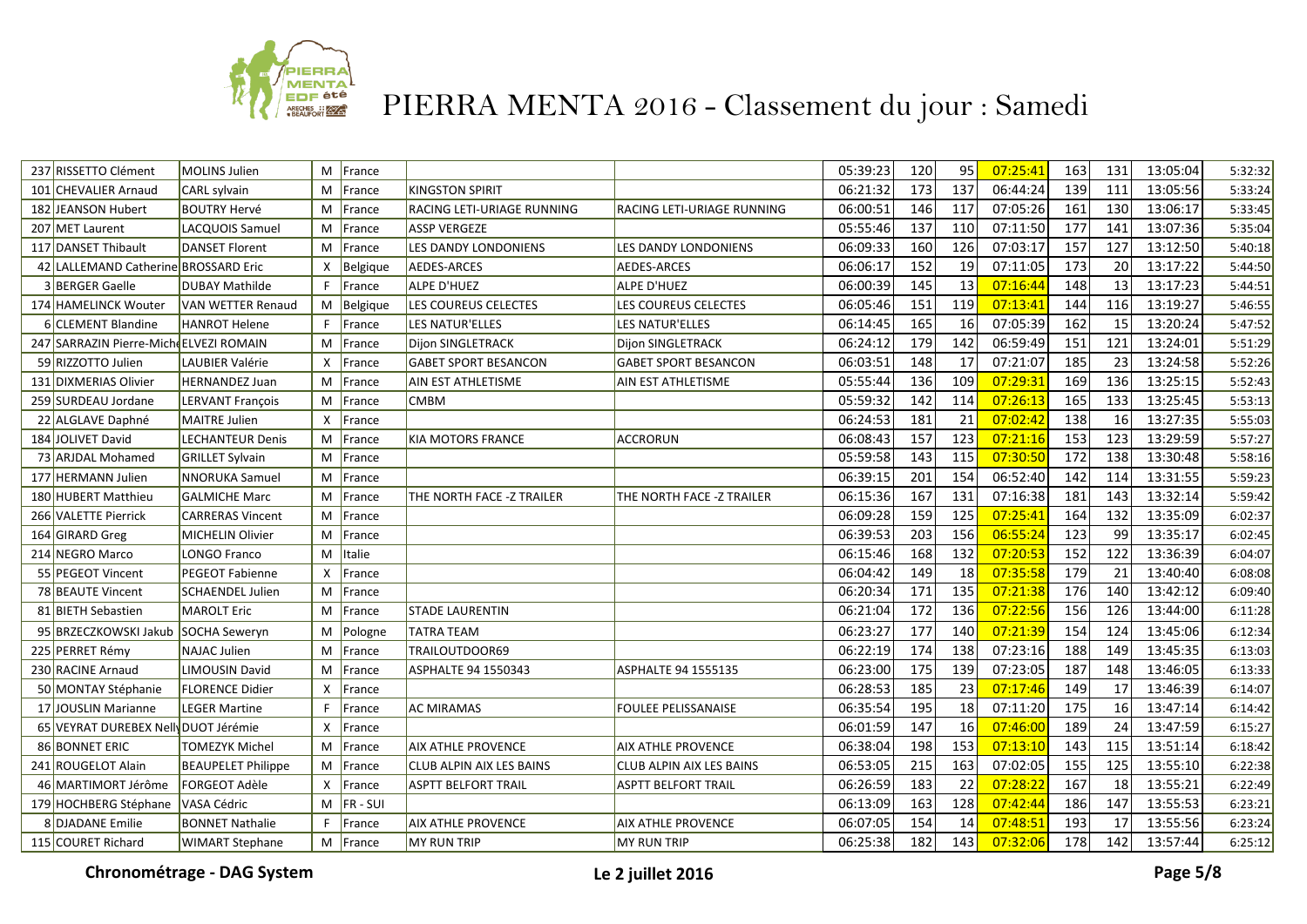

| 163 GILLOT Jean-charles                     | <b>DELUBAC Hugo</b>        |              | M France      |                             |                              | 06:29:48 | 186 | 145              | 07:29:31 | 168              | 135 | 13:59:19 | 6:26:47 |
|---------------------------------------------|----------------------------|--------------|---------------|-----------------------------|------------------------------|----------|-----|------------------|----------|------------------|-----|----------|---------|
| 146 FONT CONDINA Marc                       | <b>HERNANDEZ DORCA Joa</b> | M            | Espagne       | <b>CENTRE EX</b>            | Centre Excursionista Torello | 06:35:15 | 192 | 150              | 07:24:18 | 158              | 128 | 13:59:33 | 6:27:01 |
| 264 THOUVENIN Eric                          | BELLICAUD Stéphane         |              | M France      | OPENRUNNER                  | <b>OPENRUNNER</b>            | 07:30:22 | 241 | 182              | 06:30:42 | 113              | 90  | 14:01:04 | 6:28:32 |
| 202 MALAVAL Grégoire                        | NAYME Alexandre            |              | M France      |                             |                              | 06:23:42 | 178 | 141              | 07:37:54 | 183              | 145 | 14:01:36 | 6:29:04 |
| 13 GIACOMETTI Peggy                         | <b>TRAMIER Delphine</b>    | F.           | France        | SATORIZ + CAF ALBERTVILLE   | SATORIZ + CAF ALBERTVILLE    | 06:38:19 | 199 | 19               | 07:25:14 | 160              | 14  | 14:03:33 | 6:31:01 |
| 147 FOSTINELLI Philippe                     | <b>BLUMENFELD Franck</b>   |              | M France      |                             |                              | 06:34:36 | 191 | 149              | 07:29:55 | 171              | 137 | 14:04:31 | 6:31:59 |
| 171 GRUNWALD Arthur                         | LANCIEN Xavier             |              | M France      | <b>KOSTABERDE</b>           |                              | 06:09:15 | 158 | 124              | 07:56:55 | 198              | 156 | 14:06:10 | 6:33:38 |
| 23 ARBIB Nicolas                            | <b>FURLAN Claire</b>       | X            | France        | <b>WAA</b>                  | <b>WAA</b>                   | 06:38:55 | 200 | 27               | 07:28:00 | 191              | 25  | 14:06:55 | 6:34:23 |
| 44 LEAU Sophie                              | <b>THOLIN Nicolas</b>      | X            | France        | ENA                         |                              | 06:33:30 | 190 | 24               | 07:36:22 | 180              | 22  | 14:09:52 | 6:37:20 |
| 149 FOURNIER Romain                         | MALAVAL Quentin            | M            | <b>France</b> |                             |                              | 06:30:29 | 188 | 147              | 07:40:35 | 184              | 146 | 14:11:04 | 6:38:32 |
| 97 CAMBON Guillaume                         | <b>FAYOLLE Arnaud</b>      |              | M France      |                             |                              | 06:13:51 | 164 | 129              | 07:58:31 | 199              | 157 | 14:12:22 | 6:39:50 |
| 75 BAHA Farid                               | <b>LARDENOIS Thierry</b>   |              | M France      | <b>ASPHALTE 94</b>          | <b>ALSPHALTE 94</b>          | 06:16:49 | 169 | $\overline{133}$ | 08:04:34 | $\overline{203}$ | 161 | 14:21:23 | 6:48:51 |
| 88 BOURVA Laurant                           | ROUXEL Jean                |              | M France      |                             |                              | 06:46:38 | 211 | 161              | 07:37:18 | 182              | 144 | 14:23:56 | 6:51:24 |
| 188 LAMBORELLE Michel                       | <b>RASKIN Bruno</b>        |              | $M$ Belgique  |                             |                              | 06:30:14 | 187 | 146              | 07:56:02 | 197              | 155 | 14:26:16 | 6:53:44 |
| 83 BLANCHET Michel                          | <b>TIELEMANS Eric</b>      | M            | France        | ATHLETISME VILLEFONTAINE    |                              | 06:40:39 | 204 | 157              | 07:48:19 | 192              | 151 | 14:28:58 | 6:56:26 |
| 24 BEAUSSART Sébastien                      | <b>BEAUSSART Cynthia</b>   | X            | France        | <b>HUMANIS</b>              | HUMANIS                      | 06:24:26 | 180 | 20               | 08:06:16 | 204              | 26  | 14:30:42 | 6:58:10 |
| 271 VIARD GAUDIN Romair VIARD GAUDIN René   |                            |              | M France      |                             |                              | 06:37:39 | 197 | 152              | 07:54:53 | 195              | 153 | 14:32:32 | 7:00:00 |
| 82 BISCHOFF Jeremy                          | <b>LAMORTE Nicolas</b>     |              | M France      |                             |                              | 06:39:31 | 202 | 155              | 07:53:55 | 194              | 152 | 14:33:26 | 7:00:54 |
| 204 MARTINON PIERRE PIOMALAVAL NICOLAS      |                            |              | M France      | <b>G LA FORM'</b>           | <b>LES PIOTS</b>             | 06:50:17 | 213 | 162              | 07:46:03 | 190              | 150 | 14:36:20 | 7:03:48 |
| 198 LOPEZ VIÑALS Albert                     | DOMINGO SERRATE Ser        |              | M Espagne     | <b>COMITE TEAM</b>          | <b>COMITE TEAM</b>           | 06:35:47 | 194 | 151              | 08:03:11 | $\overline{202}$ | 160 | 14:38:58 | 7:06:26 |
| 169 GRESSE Daniel                           | <b>PERRIN Rémi</b>         |              | $M$ BEL/FR    | <b>TRAIL IN BASTOGNE</b>    | TRAIL IN BASTOGNE            | 06:45:40 | 209 | 159              | 07:55:03 | 196              | 154 | 14:40:43 | 7:08:11 |
| 268 VAN DER VEKEN Pascal VAN DER VEKEN Greg |                            |              | $M$ Belgique  |                             |                              | 05:49:06 | 130 | 104              | 08:53:47 | 218              | 169 | 14:42:53 | 7:10:21 |
| 30 CHEVALLAZ Jade                           | JACQUEMIN Valentin         |              | X Suisse      | <b>TEAM ZURICH</b>          | TEAM ZURICH                  | 07:16:48 | 233 | 36               | 07:29:39 | 170              | 19  | 14:46:27 | 7:13:55 |
| 226 PFEFFERKORN Anthon MERDY Olivier        |                            | M            | France        | PFEFF / MERDY               | PFEFF / MERDY                | 06:30:47 | 189 | 148              | 08:19:19 | 208              | 164 | 14:50:06 | 7:17:34 |
| 187 LAFFAY Vincent                          | LAFFAY Sylvain             | M            | France        |                             |                              | 07:23:17 | 238 | 179              | 07:27:41 | 166              | 134 | 14:50:58 | 7:18:26 |
| 233 REY Jean-Sylvain                        | <b>REYNAUD Bruno</b>       |              | M France      |                             |                              | 06:44:26 | 207 | 158              | 08:07:25 | 205              | 162 | 14:51:51 | 7:19:19 |
| 38 FARSY Bernard                            | LAVERSANNE Sophie          | X            | France        | <b>MARSEILLE TRAIL CLUB</b> | <b>MARSEILLE TRAIL CLUB</b>  | 06:35:44 | 193 | 25               | 08:22:03 | 210              | 28  | 14:57:47 | 7:25:15 |
| 48 MICHAUX Helene                           | <b>MICHAUX Alexandre</b>   | $\mathsf{x}$ | France        | MICH&MICH'S                 | MICH&MICH'S                  | 06:46:55 | 212 | $\overline{31}$  | 08:11:43 | $\overline{207}$ | 27  | 14:58:38 | 7:26:06 |
| 161 GIL Placido                             | <b>DESFRAY Patrice</b>     | M            | France        | P.A.S                       | P.A.S                        | 07:00:55 | 222 | 168              | 08:00:37 | 200              | 158 | 15:01:32 | 7:29:00 |
| 215 NESE Christopher                        | RUIZ Clément               | M            | France        | APTAVITRAIL                 | APTAVITRAIL                  | 06:55:54 | 218 | 165              | 08:09:47 | 206              | 163 | 15:05:41 | 7:33:09 |
| 57 PETIOT-ROUZET Arnau HOCQUETTE Claire     |                            | $\mathsf{x}$ | France        |                             |                              | 06:41:30 | 206 | 29               | 08:24:39 | 211              | 29  | 15:06:09 | 7:33:37 |
| 158 GENIN Romuald                           | <b>DESMOULIN Nicolas</b>   |              | M France      | THE DUDES                   | THE DUDES                    | 07:05:33 | 226 | 171              | 08:01:33 | 201              | 159 | 15:07:06 | 7:34:34 |
| 28 BUFFIERE Muriel                          | <b>BAUX Sébastien</b>      | $\mathsf{x}$ | France        | <b>EMBRUN ATHLETIC CLUB</b> |                              | 06:37:18 | 196 | 26               | 08:30:38 | 215              | 30  | 15:07:56 | 7:35:24 |
| 11 FRANCOIS Gaelle                          | <b>BARILLER Flavie</b>     | F.           | France        | <b>AIX ATHLÉ PROVENCE</b>   | AIX ATHLÉ PROVENCE           | 06:59:33 | 219 | 20               | 08:25:36 | 212              | 18  | 15:25:09 | 7:52:37 |
| 34 DEFOSSE Thomas                           | <b>MALET Chrystel</b>      | X            | France        | <b>CAJ</b>                  | CAJ                          | 06:54:02 | 217 | 33               | 08:31:38 | 216              | 31  | 15:25:40 | 7:53:08 |
| 104 CLAIRAND Florent                        | <b>DIGOUDE Yannick</b>     |              | M France      | RAIDEXTRAIL                 | RAIDEXTRAIL                  | 07:09:00 | 229 | 173              | 08:26:16 | 213              | 166 | 15:35:16 | 8:02:44 |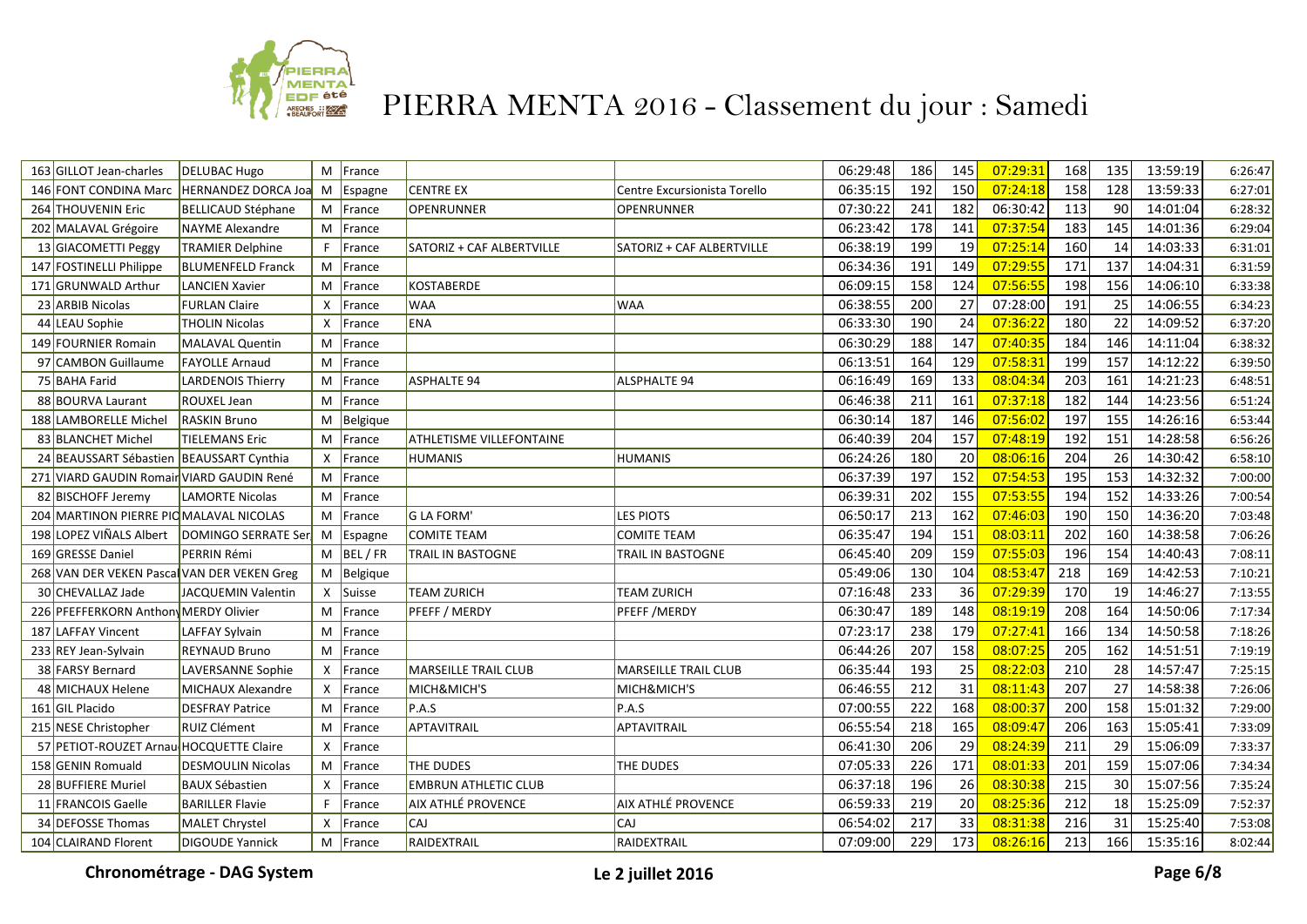

| 196 LIZAMBART Grégory                         | <b>GELE Franck</b>          |              | M France     | LA TEAM FANTOME               |                            | 07:06:33 | 227 | 172             | 08:29:44 | 214        | 167 | 15:36:17 | 8:03:45 |
|-----------------------------------------------|-----------------------------|--------------|--------------|-------------------------------|----------------------------|----------|-----|-----------------|----------|------------|-----|----------|---------|
| 72 ALARY JULIEN                               | <b>BAI Laurent</b>          | M            | France       | <b>TEAM SCHUSS</b>            | <b>TEAM SCHUSS</b>         | 07:16:28 | 232 | $\frac{176}{ }$ | 08:21:32 | 209        | 165 | 15:38:00 | 8:05:28 |
| 107 COLLET Anthony                            | LEDERER Hugo                |              | M France     |                               |                            | 06:53:16 | 216 | 164             | 09:02:13 | 220        | 171 | 15:55:29 | 8:22:57 |
| 178 HILLION Christophe                        | <b>SERENT Pascal</b>        |              | M France     | <b>ASG GAUCHY</b>             | <b>ASG GAUCHY</b>          | 07:04:44 | 225 | 170             | 08:56:03 | 219        | 170 | 16:00:47 | 8:28:15 |
| 194 LEFRANC Yannick                           | MICHELANGELI Paul-Ant       |              | M France     |                               |                            | 07:26:33 | 239 | 180             | 08:35:29 | 217        | 168 | 16:02:02 | 8:29:30 |
| 181 JAILLARD Arnaud                           | <b>PIEGELIN Rémi</b>        |              | M France     |                               |                            | 04:56:10 | 58  | 48              |          | <b>ABD</b> |     |          |         |
| 145 FERNANDEZ Mickael                         | <b>FERNANDEZ Vincent</b>    |              | M France     | 2FT                           |                            | 05:17:04 | 89  | 70              |          | ABD        |     |          |         |
| 7 DENIS Marine                                | <b>RENOTON Laurie</b>       | F.           | France       | RAVANEL                       | RAVANEL                    | 05:17:05 | 90  | 10              |          | ABD        |     |          |         |
| 252 SERIEYS Olivier                           | <b>BERNARDI Stéphane</b>    |              | M France     | <b>TEAM VIEILLE GARDE</b>     | <b>TEAM VIEILLE GARDE</b>  | 05:37:03 | 118 | 93              |          | <b>ABD</b> |     |          |         |
| 20 SERLAVOS PUIG Clara                        | ALONSO RODRIGUEZ An         | F.           | Espagne      | POQUEIRA                      | ALPUJARRA                  | 06:23:12 | 176 | $\overline{17}$ |          | ABD        |     |          |         |
| 128 DI VINCENZO Dominique LILLAZ Jean Vincent |                             |              | M France     |                               |                            | 06:28:20 | 184 | 144             |          | ABD        |     |          |         |
| 66 VILLETTE Amelie                            | <b>VILLETTE Hugues</b>      | $\mathsf{x}$ | France       |                               |                            | 06:41:04 | 205 | 28              |          | ABD        |     |          |         |
| 37 DUBOSTE Alain                              | <b>VILAUDY Corinne</b>      | $\mathsf{x}$ | France       |                               |                            | 06:44:39 | 208 | 30              |          | ABD        |     |          |         |
| 250 SCHUSTER Nicolas                          | <b>GRESSE Michel</b>        |              | $M$ FR / BEL | <b>TRAIL'IN BASTOGNE</b>      | TRAIL'IN BASTOGNE          | 06:45:40 | 210 | 160             |          | ABD        |     |          |         |
| 33 DEFAUX Arnaud                              | <b>GURY Alisson</b>         | $\mathsf{X}$ | France       |                               |                            | 06:52:19 | 214 | 32              |          | <b>ABD</b> |     |          |         |
| 172 GUERRE Julien                             | <b>MORIN Mickael</b>        | M            | France       | <b>LES GONES</b>              | <b>LES GONES</b>           | 07:00:11 | 220 | 166             |          | ABD        |     |          |         |
| 219 OLLIVIER Christophe                       | <b>HUGAULT Philippe</b>     | M            | France       | <b>ASPHALTE 94</b>            | <b>ASPHALTE 94</b>         | 07:00:48 | 221 | 167             |          | ABD        |     |          |         |
| 173 GUILLOU Simon                             | <b>MENARD Arnaud</b>        |              | M France     | <b>ACCRORUN VILLEPREUX</b>    | <b>ACCRORUN VILLEPREUX</b> | 07:01:37 | 223 | 169             |          | ABD        |     |          |         |
| 43 LANOIR serge                               | <b>SALOMON Nadine</b>       |              | X   France   |                               |                            | 07:03:35 | 224 | 34              |          | ABD        |     |          |         |
| 25 BERTHET Lucile                             | <b>FAVRAT Olivier</b>       |              | X France     | LES SALES NAGEURS             | LES SALES NAGEURS          | 07:07:43 | 228 | 35              |          | ABD        |     |          |         |
| 175 HARVIER Patrice                           | <b>DIDOLI Thierry</b>       |              | M France     | LES MOUFLONS DU CAROUX        |                            | 07:10:46 | 230 | 174             |          | ABD        |     |          |         |
| 275 VILT Bruno                                | <b>GASSER Jean Nicolas</b>  |              | M France     |                               |                            | 07:11:45 | 231 | 175             |          | ABD        |     |          |         |
| 5 BULHER Anne                                 | <b>DIRACCA Elisabeth</b>    | F.           | France       | NTN-SNR                       | <b>GEMALTO</b>             | 07:17:47 | 234 | 21              |          | ABD        |     |          |         |
| 234 REY Philippe                              | <b>JOUGLAR Laurent</b>      |              | M France     | <b>SAONE MONT D'OR NATURE</b> | SAONE MONT D'OR NATURE     | 07:18:26 | 235 | 177             |          | ABD        |     |          |         |
| 118 DAUBOURG Rodolphe LEBLANC Jérémy          |                             |              | M France     | C'EST QUAND QU'ON ARRIVE ?    | C'EST QUAND QU'ON ARRIVE ? | 07:21:21 | 236 | 178             |          | ABD        |     |          |         |
| 32 DAMMEKENS Mandy                            | DUGARDIN Jérôme             |              | $X$ Belgique | LES ZAMOUREUX                 |                            | 07:22:28 | 237 | 37              |          | ABD        |     |          |         |
| 122 DEKOSTER Luc                              | <b>BOURGUIGNON Nicolas</b>  |              | M Belgique   | <b>SERAC</b>                  |                            | 07:28:04 | 240 | 181             |          | ABD        |     |          |         |
| <b>BARONI</b> Evelyne                         | <b>DELACROIX Brigitte</b>   | F.           | France       |                               |                            |          | ABD |                 |          |            |     |          |         |
| 39 FIEROBE Anthony                            | PAULIN Anne-Sophie          |              | $X$ France   | TEAM ZINZINS 25               | TEAM ZINZINS 25            |          | ABD |                 |          |            |     |          |         |
| 41 HON Bruno                                  | <b>PECHINOT Anne Cather</b> |              | X France     | <b>ZETEAM</b>                 | ZETEAM                     |          | ABD |                 |          |            |     |          |         |
| 47 MARTINEZ Hugo                              | LEPESQUEUX Sandrine         |              | $X$ France   |                               |                            |          | ABD |                 |          |            |     |          |         |
| 49 MONTAGNIER Emeline LE PEN Régine           |                             | $\mathsf{x}$ | France       |                               |                            |          | ABD |                 |          |            |     |          |         |
| 58 PLANTAZ Michel                             | <b>FICHOT Aurore</b>        | $\mathsf{x}$ | France       | <b>CAP FORME THONON</b>       | <b>CAP FORME THONON</b>    |          | ABD |                 |          |            |     |          |         |
| 61 RULLIER Vincent                            | <b>MARIE Pascale</b>        | X            | France       | <b>AIN EST ATHLETISME</b>     | AIN EST ATHLETISME         |          | ABD |                 |          |            |     |          |         |
| 64 TONOSSI Susanne                            | <b>VERHAEGEN Marco</b>      | X            | SUI / BEL    |                               |                            |          | ABD |                 |          |            |     |          |         |
| 84 BOCHET Emilien                             | ROCHAIX Léo                 |              | $M$ France   | LA SPORTIVA                   | LA SPORTIVA                |          | ABD |                 |          |            |     |          |         |